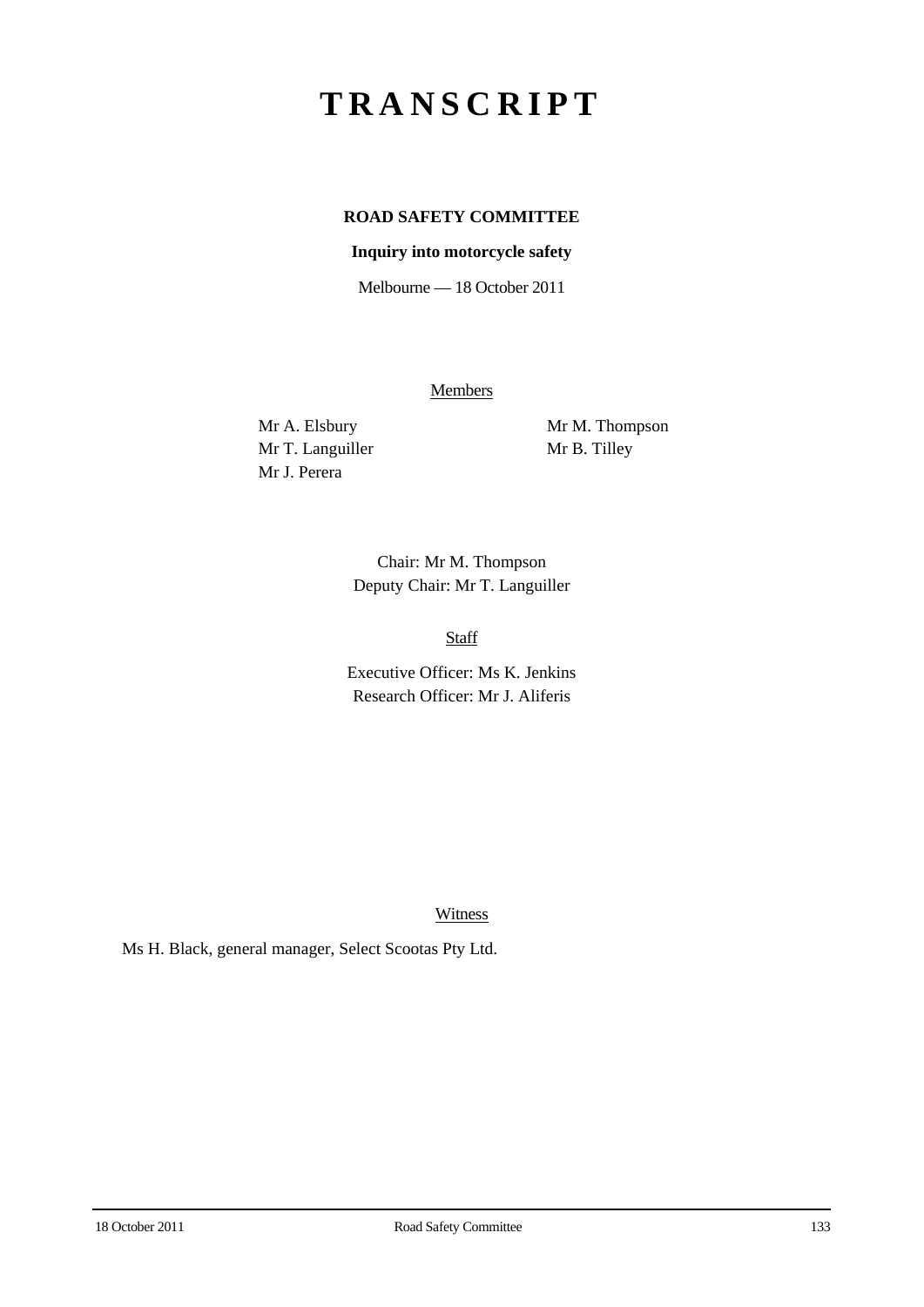**The CHAIR** — Welcome to the afternoon proceedings of the Road Safety Committee public hearing in relation to its inquiry into motorcycle safety. I point out for the benefit of those people who are giving evidence that your comments will be recorded by Hansard and will have the benefit of parliamentary privilege. Statements made outside this room do not have that benefit. The Hansard transcript of your comments will be sent to you, and you are kindly asked to correct any typos and return them to the committee, whereupon they will be placed on the committee's website. Should there be any evidence you would like to give in camera we can arrange that as well.

The committee has been the beneficiary of 68 written submissions, and we are embarking upon the inquiry process with people giving viva voce evidence to expand upon a number of issues. We are grateful for the time that people have put into their contributions, and I am pleased to welcome Ms Hollie Black to the inquiry this afternoon. She will be representing the perspective of Select Scootas. Hollie, do you have a visual presentation?

## **Ms BLACK** — I do.

**The CHAIR** — If you would like to take us through your material, following which we will ask a number of questions of you. Thank you.

**Ms BLACK** — By way of introduction, my name is Hollie Black, and I am the general manager of Select Scootas. We are a company that is based in Melbourne, and we have been importing and distributing scooters for the last 12 years. During this time I have held positions as the chair of the Australian Scooter Federation and seats on the Federal Chamber of Automotive Industries and VMAC. As well, I have been involved in numerous state and federally based safety committees and in much discussion, federal and state, of motorcycle safety. My specialisation has always been scooters on Australian roads, and as such I have been heavily focused on the analysis of this form of transport throughout Australia and internationally.

Like so many cities, Melbourne faces a future of clogged roads, high-density living, stretched public transport systems, population growth and environmental concerns. Congestion is one of the biggest problems facing our beautiful city. As part of the transport mix, scooters can solve many of these infrastructure problems, as they do successfully in other cities around Australia and the world over.

Understanding that this inquiry is specific to motorcycle safety, every suggestion must have evidence-based research to back any changes as being safe decisions. Having held a seat at the VMAC table for six years, I would like to present the data I have been privileged enough to see, which I believe supports a change to legislation and an opportunity to find a solution to our congestion problems.

### **Overheads shown.**

**Ms BLACK** — Firstly, a quick explanation of the difference between powered two-wheelers. There are motorcycles, scooters and mopeds. All are defined and held accountable by Australian design rules — that is, ADR. These are some of the strictest quality standards in the world. A motorcycle is generally a vehicle which has a manual gearbox and the rider is in a seated position whereby they wrap their legs around the vehicle and the power can vary from vehicle to vehicle. The scooter and the moped are very different. They both have automatic transmissions; the rider is in a seated position with their feet on a floor pad, and there is a windshield or front panel protecting the legs. The automatic transmission is extremely simple to operate: it is simply a throttle and brakes. A scooter is powered above 50cc, and in Australia there are some models that go up to 650cc. All are still automatic. The moped, to differentiate, is a 50cc vehicle speed limited to 50 kilometres an hour. Legally, by ADR, they cannot exceed this speed, which makes them a perfect city commuter.

So how does this help with clogged roads, high-density living, a stretched public transport system, population growth and environmental concerns? Some of the most crowded cities in the world can thank powered two-wheelers for reducing their congestion to manageable levels. Imagine if even half the cars in that picture were powered two-wheelers. If car drivers understood that for every scooter on the road there was one less car in front of them, I would imagine that they would become much more open to sharing the road. The beauty of scooters is that drivers seem to be more receptive to them. People view them to be without aggression and to be less invasive and risk-inclined. They are familiar with them from overseas trips, they wind down their windows at traffic lights to talk to us, and these attributes enable them to present a positive perception of powered two-wheelers to the community overall.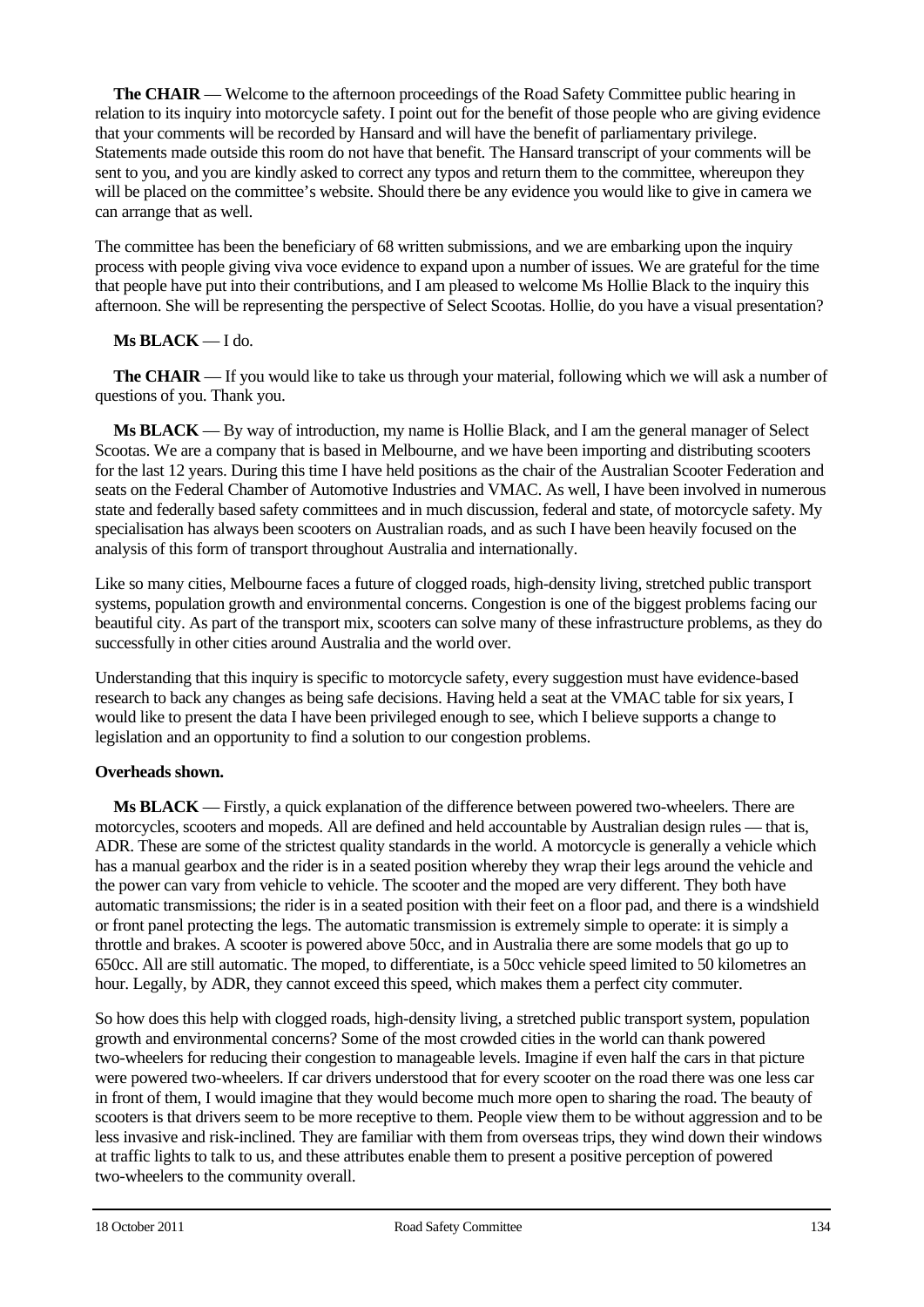I know the guys have already spoken to this, but I will just run over it again, because a recent study by the *Age* — and I have a copy here for you — showed eight Melbourne commuters travelling to work one morning and the time of their journey. This is not the first time this experiment has been conducted in a capital city and the results are always the same — the scooter saved the most time. I will not go into all the details, because I know the guys did before, but what I will say is that whilst scootering has proved its practicality in helping to ease the stress on our roads, how does it fare in safety? Part of the problem seems to be an awareness of powered two-wheelers. 'I didn't see you' seems to be a mantra for car drivers running into us. If there were more powered two-wheelers on the road, would awareness increase?

In four states in Australia you can ride a moped on a drivers licence, and in Western Australia they encourage 16-year-olds to get a moped licence prior to obtaining their car licence. Both Western Australia and Queensland have conducted in-depth safety research into motorcycles, scooters and mopeds in recent years. Results are slowly being released. However, both states have categorically stated that neither has seen any evidence-based research to support changing the moped on a drivers licence situation in either state. I would encourage members of this committee to please see my submission for greater detail into this research and the results. In New South Wales they have created an automatic licence. Most scooter riders have little desire to ever ride anything other than their automatic scooter and commute. They are therefore happy with a 160cc automatic licence, which requires less time, because they do not need instruction on riding a manual vehicle.

There are three pieces of evidence-based research that stand out. This is about mopeds in particular. Western Australia, Queensland and New Zealand are all areas that allow car drivers to ride a moped on a drivers licence. It is worth mentioning that whilst this research is a decade old, it stands up due to this being a very high growth period for scooters and mopeds. In Western Australia in 2000, when moped sales were beginning to boom, there were no fatalities and only two hospitalisations among 22 powered two-wheeler fatalities and 232 hospitalisations — that is, 0.9 per cent of powered two-wheeler hospitalisations were on mopeds. In Queensland between 2001 and 2005 there was a 468 per cent increase in scooter registrations, with 569 per cent growth in moped registrations. By comparison the percentage of accidents against registrations had dropped from 4.8 per cent to 3 per cent. Finally, like Australia, New Zealand had a huge growth in scooters between 2001 and 2006 of 570 per cent. However, they also had a drop in fatalities on mopeds. In 2000 there was one fatality, in 2001 there were two and there were none in 2002. Could this be because road users saw increased numbers on the road, they noticed them more and got better at sharing road space?

In 1993 the Victorian Road Safety Committee recommended that moped riders should not be subject to the training and licensing requirements imposed on other motorcycle riders and that a car driver's learners permit would be a sufficient licensing requirement. This recommendation was never pursued.

Could we suggest that if there were more mopeds on the road, the safer they would be? All riders know — and we have spoken about this already this morning — that they are far better drivers once they have ridden a powered two-wheeler. If more car drivers rode mopeds, they would be better drivers and have greater perception and appreciation of other vehicles on the road. Additionally, if family members have relatives riding, this will also increase their awareness and consideration of other vehicles sharing our roads. We must also remember that a car driver who gets on a moped already has an understanding of road craft and law, and that riding a moped would simply be an extension of this already learned behaviour. Furthermore, if we encourage 16-year-olds to train and acquire a moped licence — that is, a vehicle speed-restricted to 50 kilometres an hour — this will lead to better drivers getting behind the wheel of more powerful vehicles in the future. They will have greater experience of the road and its laws as well as a far more increased understanding of and respect for all road users.

Having sat on VMAC for six years, I was a very vocal supporter of more evidence-based research to base decisions on, especially in the area of scooters. As an industry we had an inkling that scooters were getting different accident results on the road; however, we did not have that evidence until recently. These reports conducted with levy funding are still waiting to be publicly released by VicRoads. However, the results have been, as thought, very positive. Between 2001 and 2006 there were only 337 accidents. There was a huge increase in new registrations in Victoria in this five years, from 549 to 1887 units per year. There were nearly 5000 new scooters registered in this period. The research concluded that scooters made up a very small sample of crashes, and in terms of damage 38 per cent were only minor, with only 22 per cent requiring towing. This confirmed our belief that scooters were sustaining minimal damage. Of the riders in these 337 incidents — and this is interesting — 93 per cent were licensed in Victoria and 55 per cent had full licences, begging the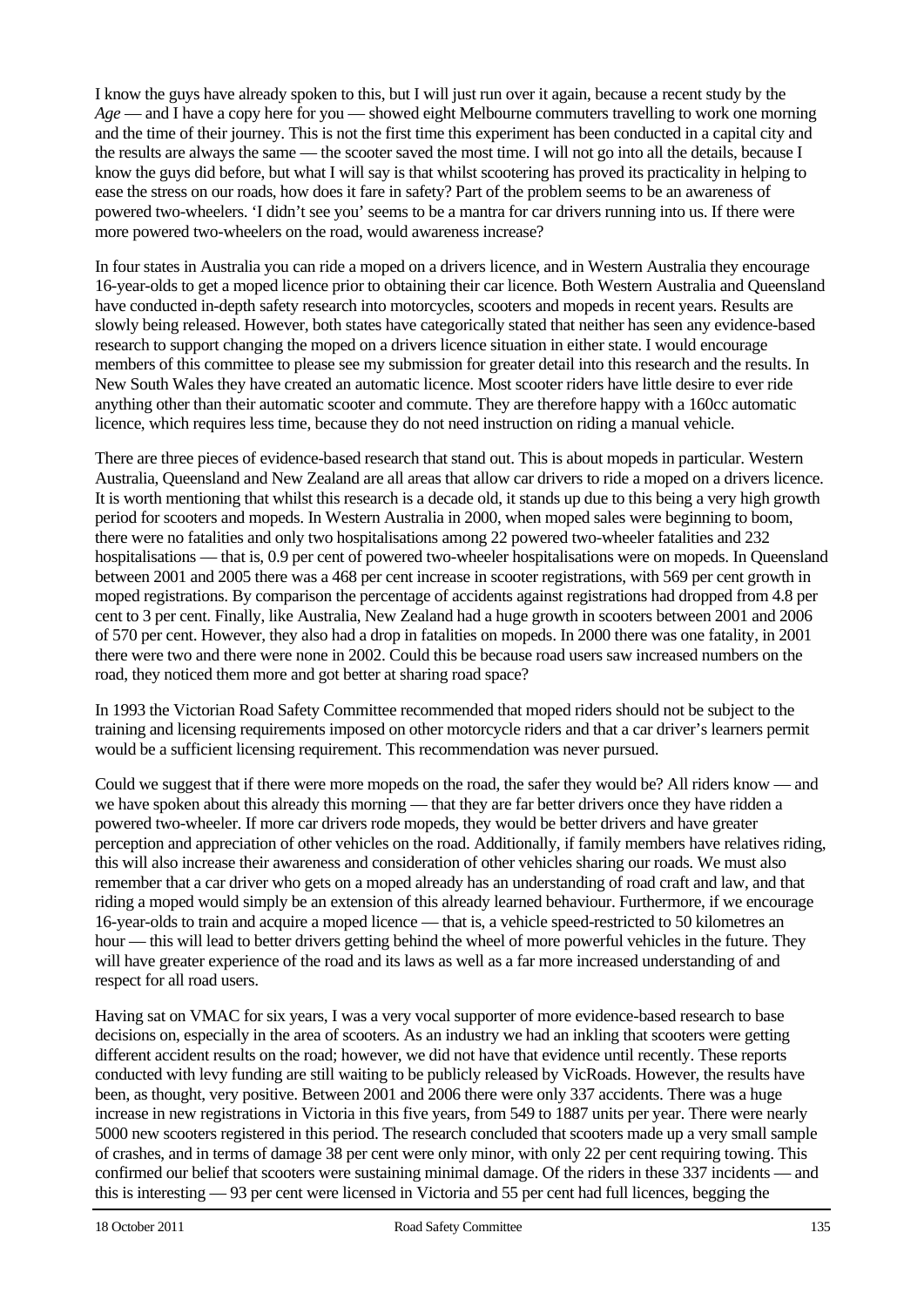question: what were the circumstances of the accidents and how effective was the training and licensing process? Only 39 per cent were serious and less than 1 per cent were fatal — that is, of the 5000 new registrations during this period there were 0.06 per cent fatalities. Does this make them one of the safest forms of transport?

When comparing accidents of scooters, motorcycles and cars, there are large discrepancies. Cars are 400 times more likely to be in an accident than scooters. Obviously there is a huge gap between how many are on the road and the level of exposure. However, if the previous evidence is anything to go by, it is worth discussing the growth in registrations versus accidents. In scooters and mopeds the trend seemed to be reversed. Additionally, more Victorian research came to light showing the picture between 2003 and 2007, and this showed that the percentage of accidents in relation to the increase in registrations had fallen dramatically from 15.1 per cent to 5 per cent, which is similar to the results that the Honda guys were talking about.

It is worth remembering that Queensland, Western Australia and New Zealand data showed the same results the more scooters on the road, the fewer accidents there are in comparison. We are still waiting on the completion of a second piece of research on scooters approved by VMAC and due for completion last month. I hope this research is made publicly available for review by industry and independent user groups. There does seem to be a big difference between not only riding a scooter but also the accident data — it appears scooters are safer.

Would training and licensing make a difference to the accident data in places where moped licensing is already happening? The Netherlands and Portugal recently undertook some research into this area, with more positive results. In the Netherlands they conducted compulsory training and testing and found that whilst there were some short-term benefits they were eroded over an 11-month period during follow-up testing — we are talking about mopeds only here. It also came to light that this testing showed no reduction in the number of crashes over subsequent years.

Portugal had similar results. In 1999 they implemented an 18-hour training program which had theory and practical components as well as a psychological intervention. In the following four years, contrary to popular belief, 52 per cent of those who undertook the 18 hours of training were involved in a crash whilst only 31 per cent of those who received no training were involved in a crash. Training and testing had not lessened the chance of being involved in an accident on a moped.

So what model is best? I believe there is an existing mix of best practice which will become a national model for moped and scooter licensing in Australia. Western Australia's giving 16-year-old the opportunity to have mopeds available to them is one model that works and helps create better drivers for the future. This model could be adopted as part of school curriculum and give drivers the best understanding of road craft and law on a 50-kilometre-an-hour vehicle before they graduate to something much more powerful. Additionally, four states in Australia already allow car drivers use of a moped without additional training and testing. The risk of this has already been heavily investigated, and these jurisdictions have seen no evidence-based research to support changing any laws.

New South Wales has had in place an automatic licence for years, again with no need for change. Riders can train and test on an automatic scooter up to 160cc. Most drivers own scooters to commute and have no inclination to ride anything larger or move on to a motorcycle. This law change would help considerably towards lessening the cost of congestion to government, business and the community.

I would also like to take the opportunity to quickly address a couple of the other issues in my submission. Firstly, I believe the issue and understanding of the area of protective clothing is very important. The TAC presented data to VMAC earlier this year relating to in-depth interviews with 500 of their clients from 2008. These were people who had been in crashes and required care and compensation payments from the TAC. As you can see, the results showed a much higher than first expected uptake of protective clothing. Riders are being more cautious than people give them credit for. There are relatively few head injuries, due to high helmet adoption; however, body fractures were high at 58 per cent.

The report also explained that the wearing of protective clothing was beneficial for preventing open wounds, which represented the lowest number of injuries at 37 per cent, but interestingly there was no evidence that fractures were mitigated by the wearing of protective clothing. It seems that any decision regarding the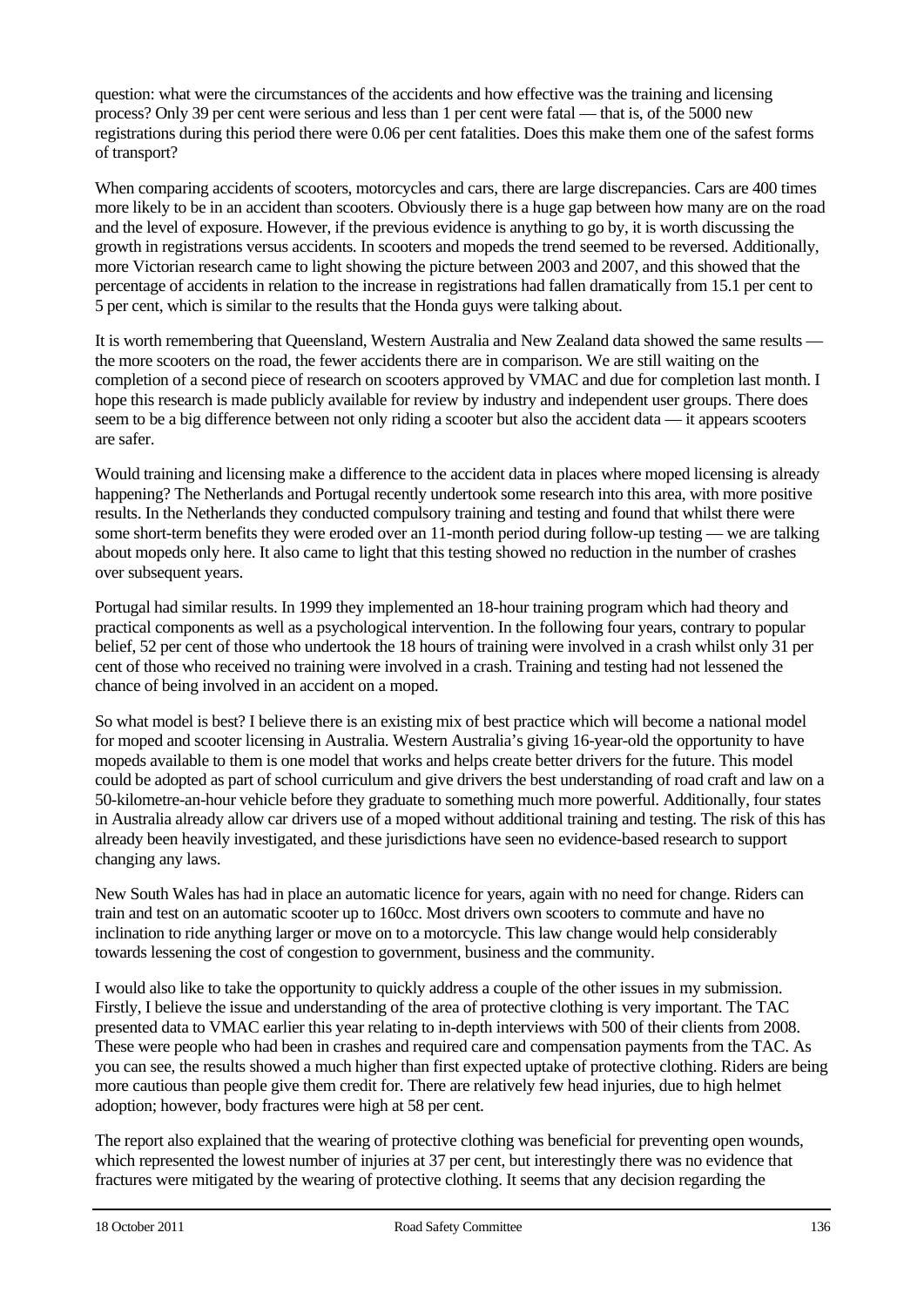mandating of protective clothing would be unnecessary; however, I firmly believe in continuing to educate riders about good gear and the already existing CE standards from Europe. Not only would initiating an Australian-only standard be a waste of time and money, it would also substantially increase the cost of protective clothing in Australia, making it cost prohibitive for retailers to stock and consumers to buy protective clothing. Governments should continue good education messages but move away from any thinking towards the mandating of protective clothing.

Research was conducted in Queensland regarding moped riders' view of protective clothing. They had a healthy perception. I think it was Marcus who said that we all understand our position on the road. They had a healthy perception of the dangers they faced being a vulnerable road user and believed that they took ample precautions to avoid as much danger as possible. They were also aware that there is some evidence that the speed of the vehicle is closely associated with fracture injuries. To them 50-kilometre-an-hour mopeds were an extremely safe choice of transport.

Unfortunately a lot of people riding mopeds are doing so because of financial constraints. This is the only transport they can afford. As a result, this sometimes makes protective clothing cost prohibitive. Whilst this is unfortunate, governments could still be relaying a positive message to riders about making the best of what they can afford. It is also an opportunity to discuss the possibility of making safety equipment GST-free and therefore more available.

Research from Victoria showed that scooter riders enjoy riding more often in warmer months than in winter. As such, riders are often in very warm conditions and comfort plays a large part in concentration levels. On a 40-degree day you need to dress not only for protection but for comfort. To remain a good defensive rider you must have full concentration and not be in danger of overheating. It is a balance that only an individual can judge for themselves. Having said all that, I believe that Victorians, from the evidence shown just before, should be given credit for showing some common sense. It appears that the TAC research shows that is exactly what they are doing.

I would like to briefly mention the motorcycle graduated licensing system discussion paper. Government must audit the current system and have a clear understanding of what is wrong with the existing graduated licensing system before proceeding with any change. If there are changes, they must come from evidence-based research and have measurable outcomes. There are many proposals in the discussion paper regarding protective clothing, yet the evidence from government departments seems to suggest that riders are doing the right thing already. Does it need changing, or is this just a presumption that something is wrong?

I also find extremely upsetting the suggestions regarding supervision and restriction of learner riders. This is a discriminatory suggestion that will impact on people in our community for whom commuting on powered two-wheelers is their only financially viable option. The suggestion of \$13 763.10 of assisted rider training is ridiculous and seems to be more about discouraging people from taking up riding rather than embracing a form of transport that could help the community.

Additionally we must face a discussion regarding the safety levy. The safety levy discriminates against one road user group. However, if it is to stay, I believe that it should be administered by an independent government-appointed committee, and moneys raised from the levy need to be used solely for motorcycle safety initiatives. Having spent six years on VMAC and having a clear understanding regarding the lack of evidence-based research available, I believe that funds should immediately be directed towards more research. VMAC has been conducting some research in recent years, which is not yet available but is being finalised and reported on now. This will also present opportunities for focused expenditure of this very important tax.

There is one piece of research in particular that has yielded extremely positive results and was due for completion earlier this year. I am surprised it has not received any media coverage, because it is a good news story. Yellow Flag, Black Flag was conducted by Victoria Police and funded by the safety levy as a community education and enforcement project. The intermediate results consistently showed that the behaviour of motorcyclists was exceptional when compared to other road users. Why haven't we been able to publicise this yet and reinforce the benefits of powered two-wheelers and riders' good behaviour?

I return to where we began. The importance of evidence-based research is the single most important thing this committee can take from the inquiry. Any change must be able to be backed by credible research and be able to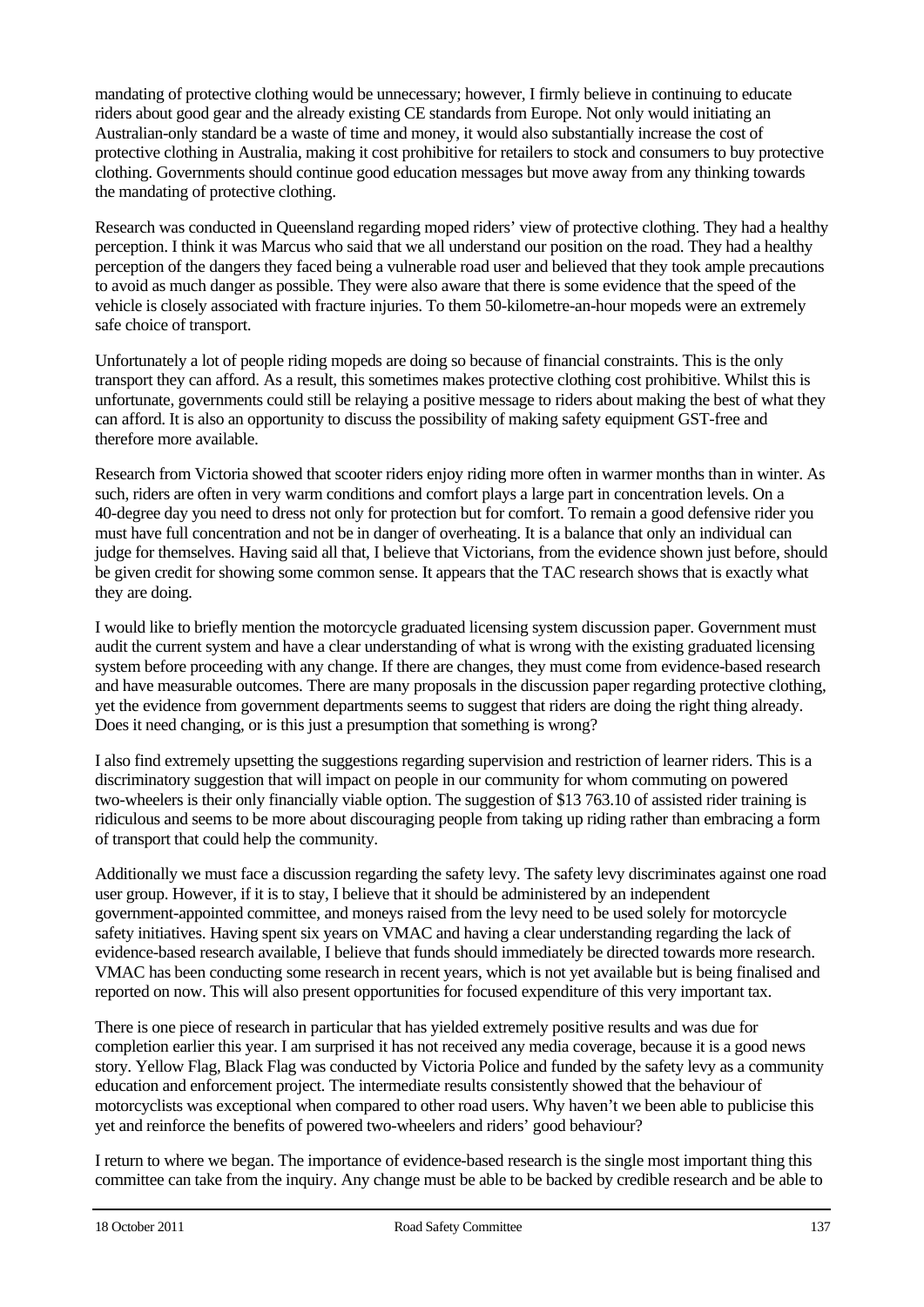stand up to public scrutiny and peer review. I believe that all research must be conducted independent of government stakeholders and that the process must be able to show measurable results. We must be accountable to change, to expenditure of the levy and to its positive impact on the community.

It is an acceptable conclusion that moped and scooter riders are perceived as part of the most vulnerable road user groups. Their high level of physical exposure alone lends itself to this conclusion. What needs to happen is that other road users need to be better trained to recognise and accept alternative forms of transport. Mopeds and scooters are an excellent opportunity to begin this process. They lay the foundation for more experience in road craft and road laws and promote consideration and courtesy for the future. Additionally any change in legislation would help ease congestion, promote a smaller environmental footprint and create better educated drivers in the future. The opportunity to embrace powered two-wheelers as part of the future transport strategy for Victoria is invaluable, and this inquiry is giving those involved a great chance to participate.

**The CHAIR** — Thanks very much. Before we proceed to questions — and we appreciate your expertise and skill and also your academic work in the field — can you tell us a little about your business, Select Scootas, and what led you to become involved in a business of that nature?

**Ms BLACK** — It started 13 years ago. We were looking for a new business opportunity. My father had been an importer previously, and it is a family business. They had been on a farm for the previous eight years as primary producers. My mum woke up in the middle of the night and said, 'What about lightweight motorcycles?'. We went down that path and realised it was not really the area we wanted to go to. Mum, bless her little cotton socks, in 1998, when she used to only play solitaire on her computer, stayed up one night, got onto the internet and found scooters. She suggested there might be an opportunity there because the next decade was going to have high congestion, high fuel prices, increased population and high-density living, which are all things we have seen happen.

**The CHAIR** — Did you learn to ride at a young age on a farm?

**Ms BLACK** — Yes. I have been riding since I was 10 years old. I have ridden on private property from 10 years old — ATVs and motorcycles. I have had my licence for the last 13 years. I have even done cross-country riding in Cambodia.

**Mr PERERA** — Some submissions have proposed different licensing training for scooters. Your submissions states that it is unnecessary. Can you explain why?

**Ms BLACK** — I believe it is unnecessary for there to be a separate licence on a moped, but I believe there is a case for having a separate licence on an automatic scooter. I agree with the submissions; I just go a step further with the moped side of things.

**Mr PERERA** — If there were a separate licence, it would be much easier for moped and scooter users to get it, wouldn't it?

**Ms BLACK** — Yes, because they would not need to learn how to use gearing. In New South Wales it is a slightly shorter course, but they still go through the same because they are on something that can do 110 and can go on a freeway. They still go through all the same road craft and positioning on the road — the same test. It is just a different level of learning because they are not required to learn gears, just like a car.

**Mr PERERA** — Wouldn't a separate licence be beneficial for scooter users?

**Ms BLACK** — Absolutely. I think it will encourage people onto the road on a very easy-to-use form of transport that, as we have seen from the *Age* article, is one of the most cost-efficient and fastest ways to get around a busy city.

**Mr ELSBURY** — You state that car drivers are sometimes more receptive to a moped or a scooter than they are to a motorcycle. Would you care to elaborate a little more on that?

**Ms BLACK** — I say that just from riding. I think anyone here who has ridden both vehicles can probably back me up.

**The CHAIR** — I do not think you would get a Harley Davidson rider who rides a moped, would you?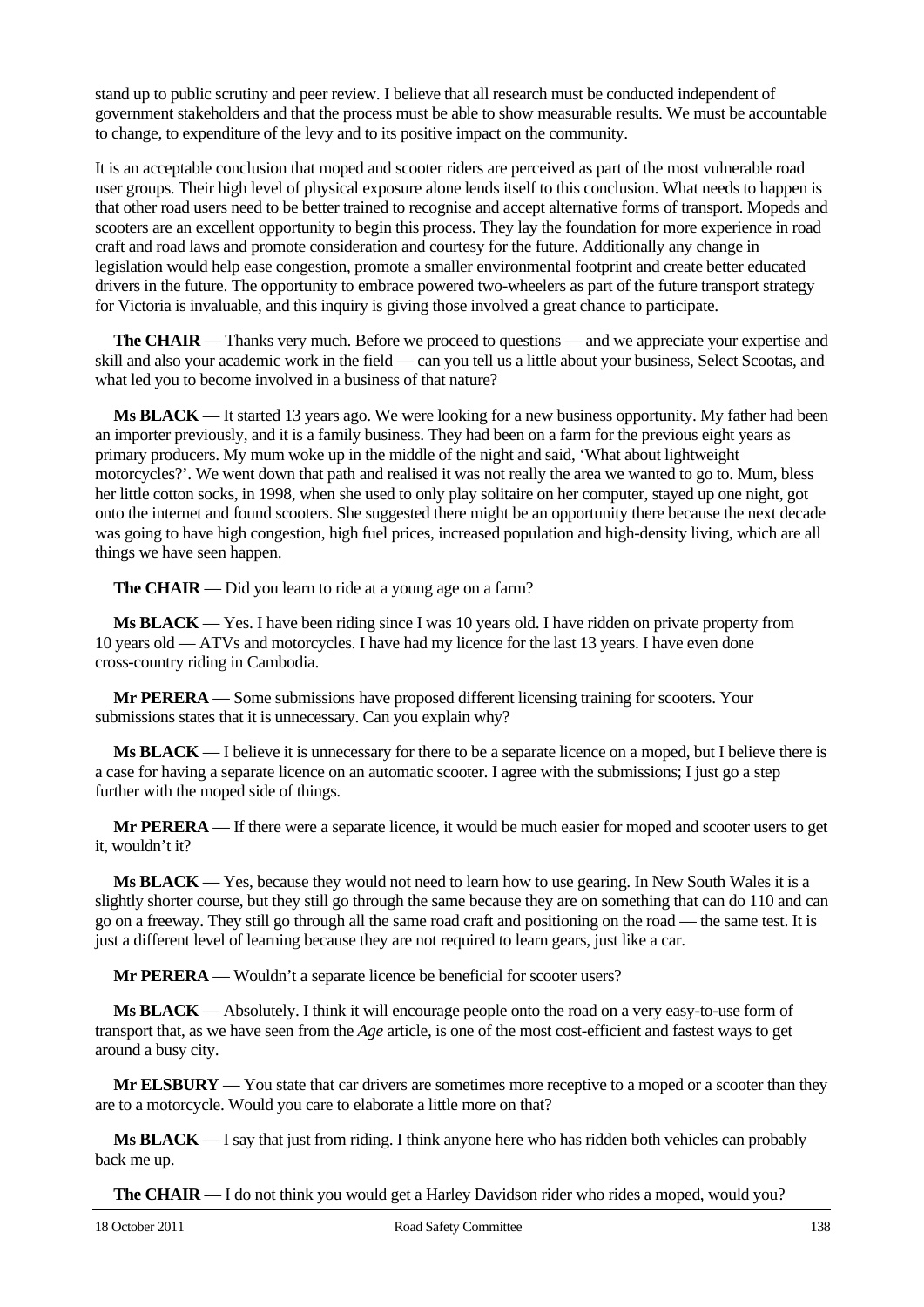**Ms BLACK** — No, you would not. A motorcyclist quite often will have a full-face helmet, be dressed in leathers and be on a sports bike that is really loud, and car drivers have it in their head that it is an aggressive form of transport. Most often it is not; there could be anyone under that helmet. It is a wrong assumption, but it is an assumption nevertheless.

**Mr ELSBURY** — Is it perhaps because they cannot see the face?

**Ms BLACK** — No, I think it is to do with the vehicle. I think it is the seat position. When you sit on a scooter like you do on a chair, it is not very aggressive. I think there are more females. We have 18-year-olds to 78-year-olds.

**Mr ELSBURY** — That could be why they wind down their window to have a chat.

**Ms BLACK** — It could be, but I have seen them do it with guys as well. Quite often they say, 'Where did you get it from, and how fast does it go?', because they presume it totters along. It is just a different riding environment.

**Mr LANGUILLER** — Thank you for your submission and your very good suggestions. How do you suggest that drivers be made more aware of powered two-wheelers as vulnerable road users? I think you already know my position, because my recollection is that you were here for earlier submissions. If I may complement my question, we heard from the TAC yesterday in relation to some research it appears to have conducted where some 80 per cent of drivers pretty much said, 'We can't see riders'. I think you heard my contribution that, by extension, if you cannot see a rider then how can you see a child or a person and so on and so forth. I wonder whether you care to comment on that, given your extensive experience.

**Ms BLACK** — I think car drivers do not look. I do not think it is that they cannot see them; they do not look. Let us consider motorcycles. The perception of motorcycles is that they are fast enough to get out of trouble if they need to, so they will take care of themselves. People drive around in cars all the time thinking that car drivers will take care of themselves, let alone a motorcyclist or a bicycle rider — 'I'm here for me'. They live in their own little world. You can attest to this: if you put a car driver with a drivers licence on a moped — and statistically the evidence has shown that there is no change in any of the other jurisdictions in Australia or worldwide from a safety perspective or different laws — they will become a better driver and will start looking out for more scooters and mopeds on the road. It is like when you buy a red car — suddenly you notice all the other red cars on the road.

**Mr LANGUILLER** — Does that apply to the red safety gear?

**Mr ELSBURY** — No, blue, Telmo. I keep telling you.

**Mr LANGUILLER** — He is about to purchase a red one.

**Ms BLACK** — Talking about that — I had a red jacket on, I was on a red scooter and I still had a car driver behave aggressively towards me and wind down his window and say, 'I did not see you'. I said, 'I was in front of you. You overtook me. I was bright red'. They choose not to look out for anyone else outside of their own vehicle. The more people who experience two-wheelers, the more courteous the drivers on Victorian roads will become to bicycle riders, motorcyclists, moped riders, scooter riders, and pedestrians probably.

**Mr LANGUILLER** — I accept all of that, except the following. I am a driver and I drive a Ford Territory. I want to question just a little bit of that idea that drivers do not see riders. I concur generally with that, but I do believe there is somewhat of a blind spot. I have paid for it; I have had cops on my side who I did not see. The only reason why I question this is that we heard Honda today suggesting that perhaps more research needs to be done in order to improve that issue, to ensure that cars are designed better so you actually can see what is behind or what is on your side — —

**Ms BLACK** — One hundred per cent.

**Mr LANGUILLER** — I am not sure about this. It is only anecdotal experience, but I reckon that there is a bit of a blind spot that could potentially be improved by better design of the frame of a vehicle.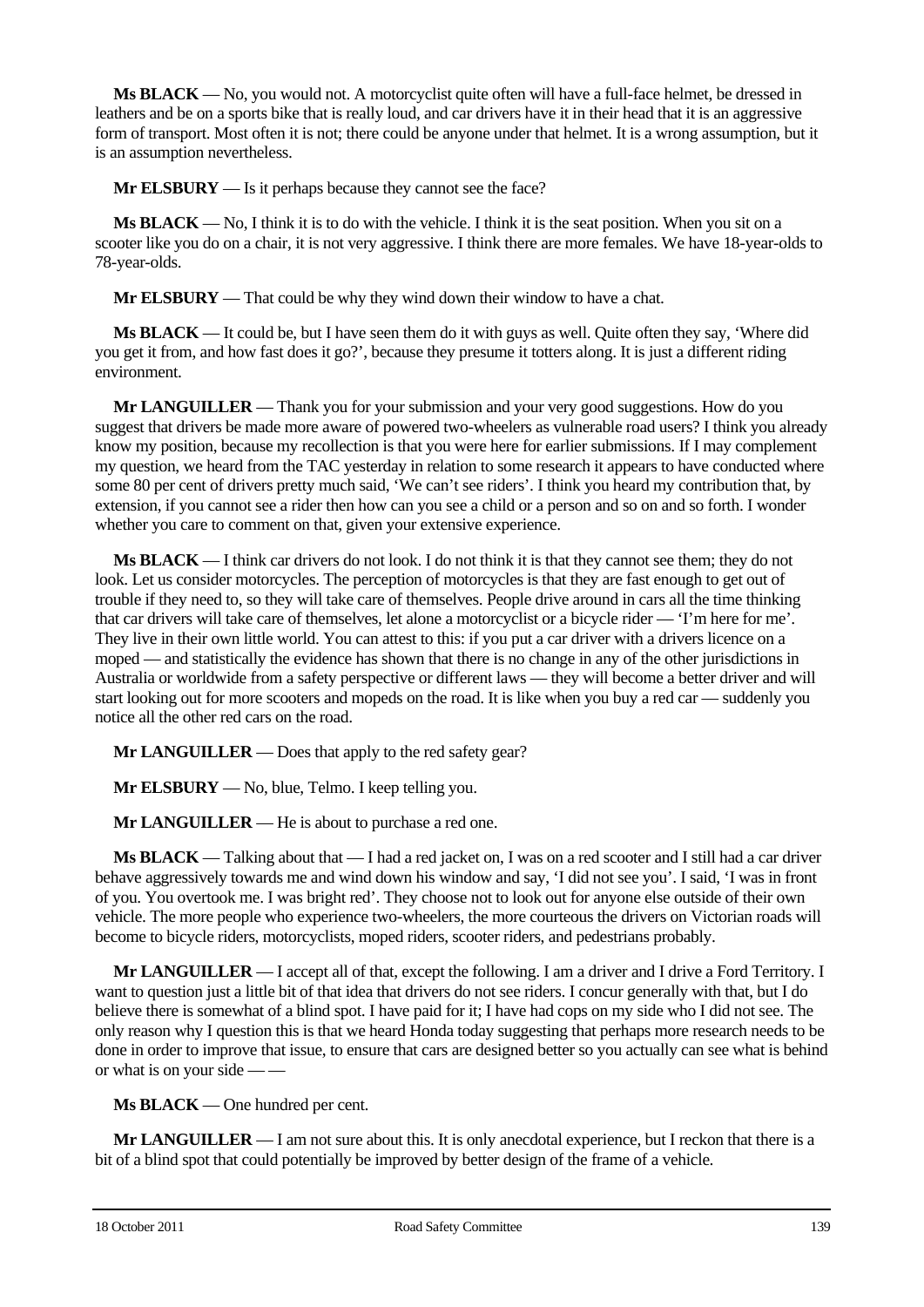**Ms BLACK** — That is so big picture stuff. As an importer, you go to a manufacturer overseas and say you want to change the design of something — we are this much a part of the world. It is a great idea, but it is an idea that will evolve through safety measures by car companies over the years. That will not be fixed immediately because car designs really probably are not going to change over the next few years to fix these blind spots. As any rider will attest, they move around. When I am in my car there are no blind spots, because the first thing I do is I do that and then I do that and then I change lanes. I remove my blind spot completely. If people move in their car, they can remove that blind spot.

**Mr LANGUILLER** — Just to clarify, I accept that, and I do not want my query about that subject to undermine in any way whatsoever the notion that I certainly have that it is up to drivers to see riders and other people. I do not wish for anyone to get off the hook lightly on that; I just had a query about the technical and design aspects of it.

**Ms BLACK** — I would love that pillar to be, you know — —

**Mr TILLEY** — My question relates to crash reporting by VicRoads, the TAC and Victoria Police. We know that, according to currently existing legislation in Victoria, you must report a crash leading to injury, an offence or alternatively property damage. That leaves a whole range of other possibilities for why crashes may or may not or should or should not be reported to the police. Could you expand on your statement that improvements are required to allow decision-makers to make informed judgements?

**Ms BLACK** — Yes, I can give you a great example. VMAC finished up in April this year. Towards the end of last year the VMAC members who were still involved — and it was a core group of very active members came together and with the help of one particular member of the group went and worked with the police and looked at the 38 fatalities. She created a spreadsheet. You would think that a spreadsheet for 38 facilities would not be difficult to do. It outlined speed, what they were wearing, where it was — as much information as she could glean about those 38 fatalities as possible. That was the first time that piece of work had been done. For only — and I say 'only' with great respect — but for 38 fatalities, which is less than one a week, as a levy payer I would be quite happy for my levy money to go towards a full-time, professional accident researcher to come to a conclusive reason behind that accident. That is not being done. We sit blindly with these millions of dollars of levy money and make decisions about stuff without the evidence-based research to back it. The stuff that came out of the spreadsheet that she put together was quite extraordinary. We had to take it with a grain of salt because we had not had an expert put it together, but there were trends in there that we would have loved to have brought to the table for VMAC and could not.

**Mr TILLEY** — As a supplementary on that, while you were a member with VMAC, which is now being replaced, did those discussions include the coroners? Because each death in Victoria owing to the presence of a motor vehicle is a fatality and there is an inquest brief prepared. Did it incorporate any of the data or information coming from the Coroners Court?

**Ms BLACK** — Yes, it did where it was available.

**Mr TILLEY** — Was it well?

**Ms BLACK** — Yes, but the information and the gathering process of the information can sometimes be someone who is not very experienced in that area. That is the problem. It is not one person looking at it consistently, and there are always variables if X looks at it and then A looks at it and how they view what they see. If it is a policeman, he may not be experienced enough or have the education to gather as much data as might be available there.

**Mr TILLEY** — Sure.

**Mr PERERA** — Your submission states VicRoads often goes straight to the solution rather than defining the problem first. That is a strong statement. Can you elaborate on this?

**Ms BLACK** — I think the GLS is a prime example. They went straight to what they think is the core of the problem. When they first did the draft of the GLS -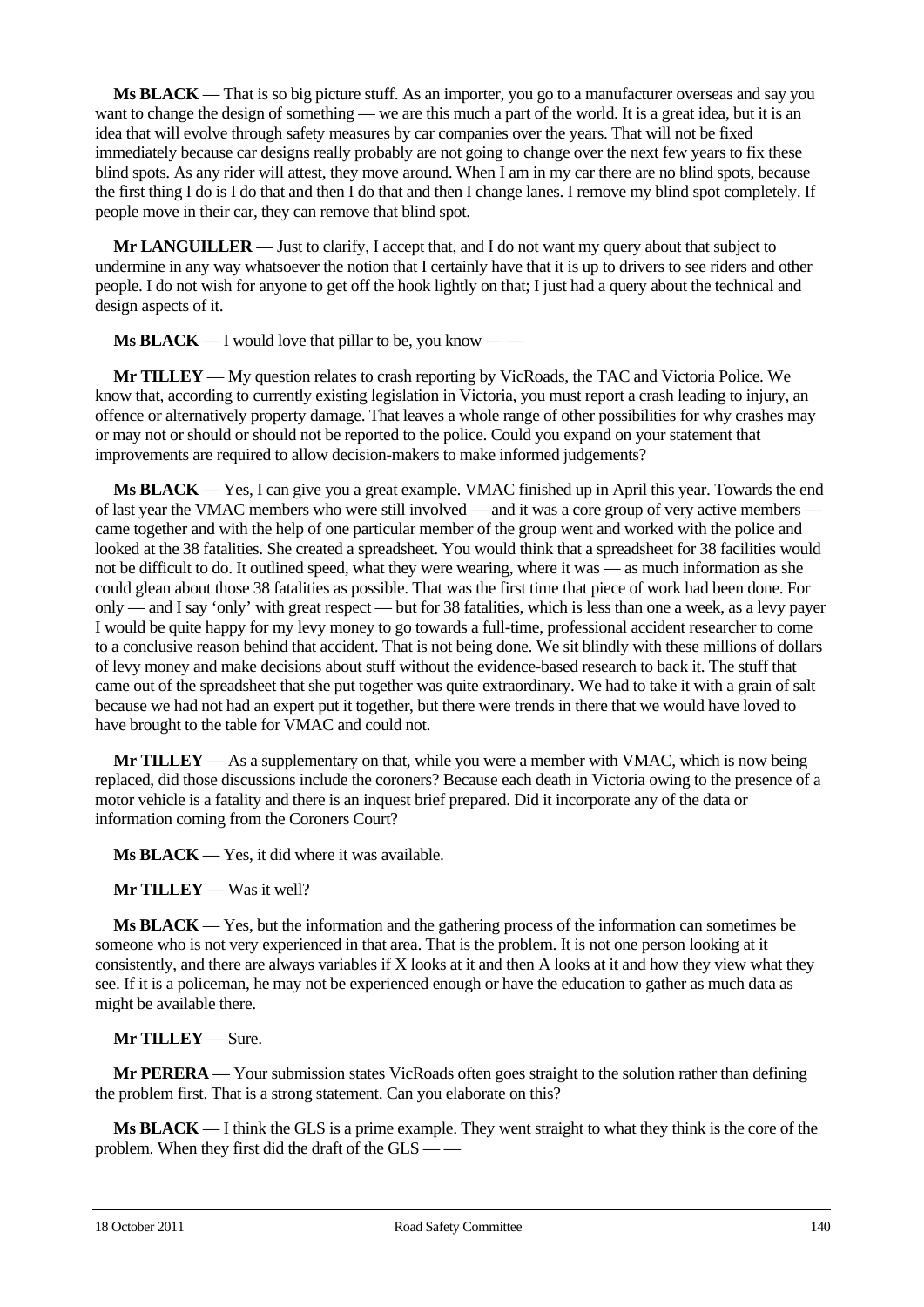**Mr LANGUILLER** — Can you explain what that is for the purposes of the record, given that the public will be reading your submission?

**Ms BLACK** — The graduated licensing system. I have no problem with explaining that; I am not on MAG any more! When the graduated licensing system was first put through in draft form, VMAC members got an opportunity to go through it. I went through it and made, I think, a suggestion for wording on each page. Some of those changes were made and some were not. The way it is presented and the way things are worded sometimes when they come through either to government or through on submissions like the GLS or through research questions, they are sometimes worded in a way that an outcome is already thought of. The GLS is an example of that. I do not believe that the GLS has evidence-based research to support the submission.

**Mr PERERA** — There is a lack of understanding of the problem.

**Ms BLACK** — Yes. We currently have a graduated licensing system, but we already have a graduated process for motorcycling. Nobody has gone in and done in-depth research to find out what is broken. The groups this morning — the trainers themselves — were saying, 'We get audited on administration'.

**Mr PERERA** — So in those documents they do not define the problem, is that what you are saying?

**Ms BLACK** — I think they are defined and suggested in ways that are already suggesting an outcome. I know that is a big statement.

**Mr TILLEY** — In relation to your submission, I will be the devil's advocate, and I am not being a black cloud on mopeds and motor scooters. We discussed in your submission younger operators. We experience our youth today riding bicycles; not only youth but also mature adults. You had the Road Safety Act 1986 in front of you before. We see often in the experience of bicycle riders, and this is not raining on their parade either but the same act applies to them, often you see bicycle riders not wearing helmets, not stopping at orange or red lights, you see them riding across pedestrian crossings — all those penalties. Probably what I am leading to is behaviour and attitude. As another user group introducing mopeds and scooters — and taking away other countries' experiences and keeping it unique to Australia's attitudes and experiences — can you talk about your submission in relation to being able to access and use bus lanes, traffic light boxes and sharing bicycle lanes? In the state of Victoria we have some attitudinal and behavioural responses that we have to address. With a large uptake of mopeds and scooters, can you give a response in relation to that? As I said, it is certainly not to black cloud or anything — —

**Ms BLACK** — No, that is fine. It already exists and works in other states. That is the first thing you have to remember. The uptake of safety clothing and the sharing of bus lanes in Sydney work. There are already jurisdictions around Australia — not overseas — where all of those things work. The bus lanes are being trialled and tested at the moment; from memory that got VMAC approval last year, so we are trialling something like that. I am not suggesting mopeds be allowed on freeways, because they are not allowed on them in Queensland and it is not where they belong: mopeds belong in inner city living to help ease the congestion. We can park on the footpath in Melbourne. It will make a tremendous difference to the public.

I will address each one. In terms of bicycle lanes, a 50-kilometre-an-hour speed-restricted moped should be able to share bicycle lanes. I live adjacent to a bicycle lane and pull out past a bicycle lane every morning, and seeing the speed that they go past at, we would be just fine sharing. I am happy to trial giving way to bicycle riders, because there will be an uproar from Bicycle Victoria.

But you also have to understand the discrepancy between the government spending over \$100 million on bicycle lanes and motorcyclists and scooter riders being taxed to use the roads. Is there an opportunity there? The government recently took a lane out on St Kilda Road for public transport. I caught the tram in this morning, and I tell you: it was not a very pleasant experience. Could a lane be put aside for powered two-wheelers like it is for bicycles or public transport? Do you want to eliminate cars on St Kilda Road? There is an idea.

We have to look at the models that are working, and the models are available worldwide. The boxes at the front of traffic lights exist in most European and Asian cities, and they work. I go to Taiwan regularly, and I can tell you that every driver on the road is grateful for the scooters that zoom up the side of them, land at the box at the front of the traffic lights and take off ahead of them.